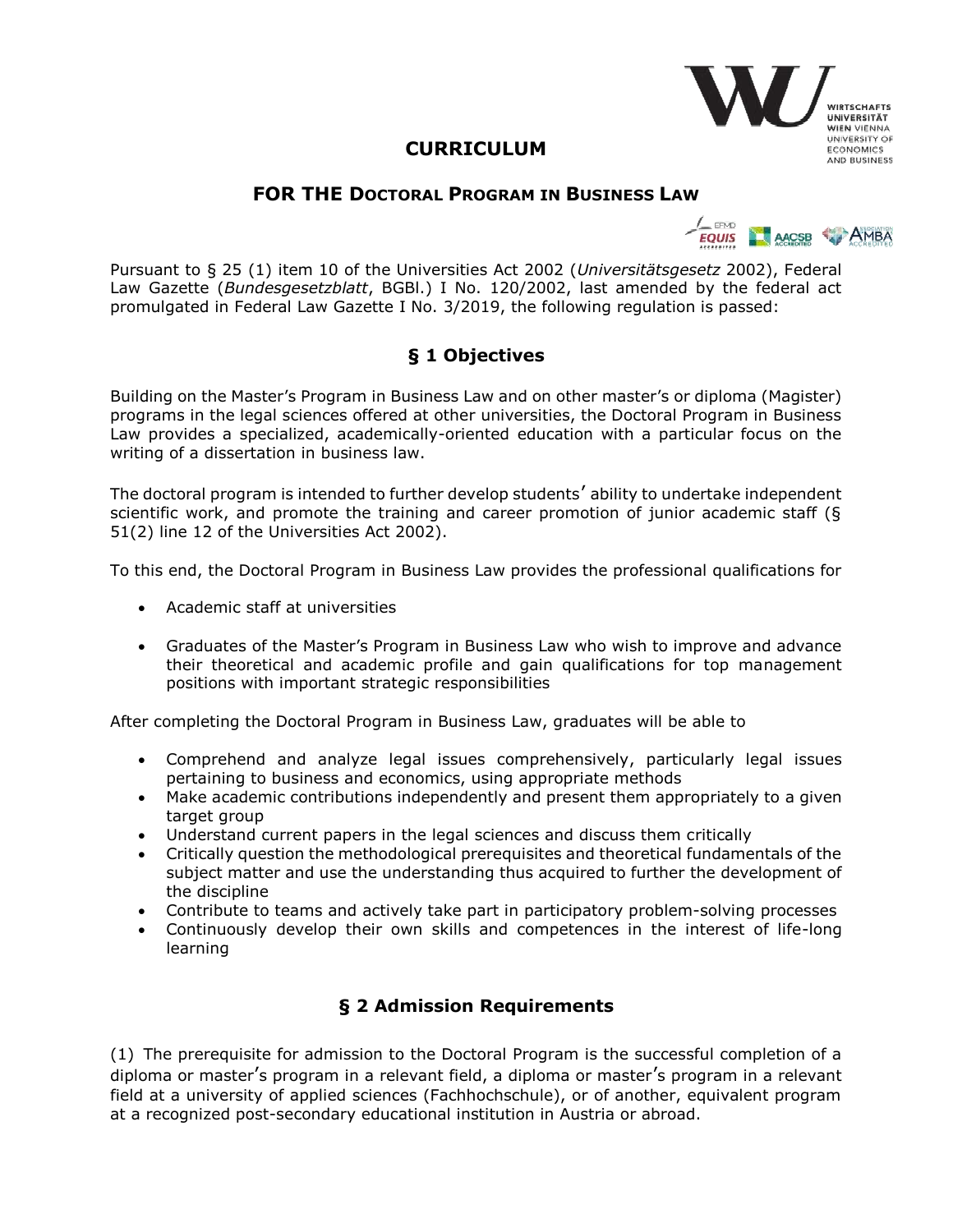(2) In addition, candidates for the Doctoral Program in Business Law must meet the following qualitative eligibility criteria:

- 1. Sufficient specialist and methodological knowledge with regard to the doctoral program in question and the intended subject area of the dissertation
- 2. The motivation and academic potential needed for the realization of the planned academic work and compatibility of the project with a current research area of WU

(3) In order to assess these criteria, candidates must include the following documents with their application:

- 1. Curriculum vitae (including a list of any publications or other research activities that may indicate a particular qualification with regard to the intended dissertation project)
- 2. Description of the dissertation project with details of the intended research area, the methodological approach, and how the candidate plans to integrate the project into WU's research in the field of the dissertation
- 3. Confirmation by a WU faculty member authorized to supervise dissertations, stating that the project described pursuant to item 2 above is suitable dissertation topic and that it is compatible with a current WU research area in the faculty member's subject area, and that he or she would therefore be willing to supervise the work ("provisional confirmation of supervision")

(4) Dual application of examinations through credit transfer of examination grades from a program in a relevant discipline as referred to in (1) towards the Doctoral Program in Business Law is not permitted.

#### **§ 3 Classification and Duration**

The three-year Doctoral Program in Business Law is a degree program in law studies within the meaning of § 54 (1) of the 2002 University Act.

#### **§ 4 Types of Examinations**

The examination types indicated in this curriculum are defined in the examination regulations of WU (Vienna University of Economics and Business). This curriculum, together with the examination regulations, forms a curriculum pursuant to  $\S$  25 (1) item 10 of the Universities  $\overline{\phantom{a}}$ Act  $\overline{\phantom{a}}$ 2002.

| Abbreviation key:                                                               |
|---------------------------------------------------------------------------------|
| AG - Arbeitsgemeinschaft, workshop-type course                                  |
| FP - Fachprüfung, subject examination                                           |
| FS - Forschungsseminar, research seminar                                        |
| LVP - Lehrveranstaltungsprüfung, course examination                             |
| MP - Modulprüfung, module examination                                           |
| PI - prüfungsimmanent, course with continuous assessment of student performance |
| VUE - Vorlesungsübung, lecture with interactive elements                        |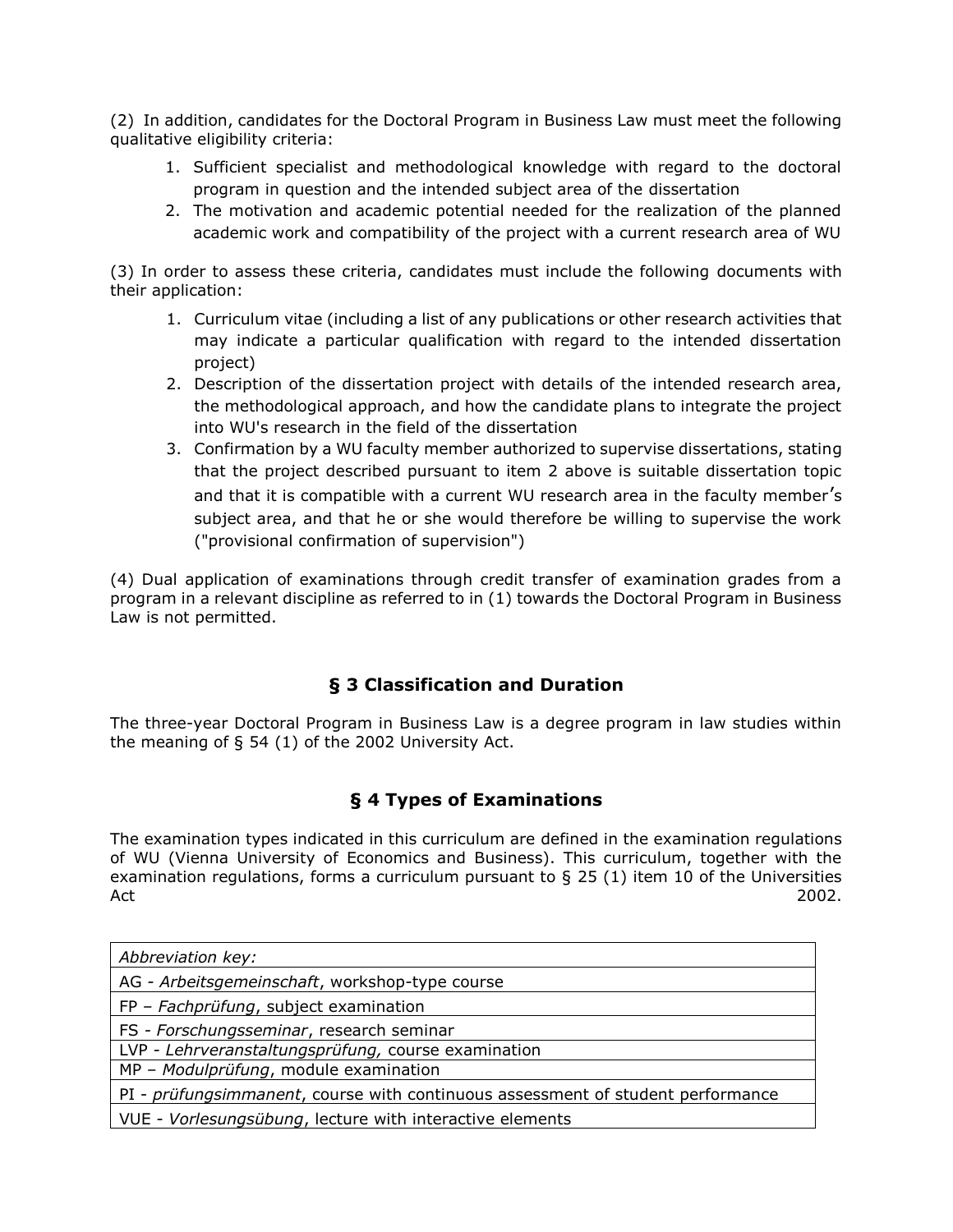### **§ 5 Courses and Examinations**

(1) Students in the Doctoral Program in Business Law must complete the following courses:

| Course title                                    | ECTS    | Credit         | Type of     |
|-------------------------------------------------|---------|----------------|-------------|
|                                                 | credits | hours          | examination |
|                                                 |         |                |             |
| In the dissertation subject (12 ECTS credits)   |         |                |             |
| Research Seminar in the dissertation subject I  | 6       | $\overline{2}$ | <b>FS</b>   |
|                                                 |         |                |             |
| Research Seminar in the dissertation subject II | 6       | 2              | FS          |
| In a further legal subject (6 ECTS credits)     |         |                |             |
| Research Seminar in a further legal subject     | 6       | $\overline{2}$ | FS          |
| In legal methodology (6 ECTS credits)           |         |                |             |
| Research Seminar on legal methodology           | 6       | $\overline{2}$ | FS          |
| In a further subject (6 ECTS credits)           |         |                |             |
| Research Seminar in a further subject           | 6       | 2              | FS          |
| In Defensio Dissertationis (6 ECTS credits)     |         |                |             |
| Defensio dissertationis                         | 6       |                | FP          |

(2) The Research Seminar in a further legal subject pursuant to (1) above is to be chosen from the subjects or 'Civil Law including Civil Procedure,' 'Austrian and European Public Law,' 'Tax Law,' 'Labor and Social Security Law,' 'Criminal Law,' or 'European and International law.' The subject of the dissertation may not be selected again.

(3) The Research Seminar in a further subject pursuant to (1) above is to be chosen from a subject in law or social and economic sciences. The subject of the dissertation may not be selected again.

(4) Students in the Doctoral Program in Business Law must announce the subjects they have chosen when they announce the topic selected for their dissertation.

#### **§ 6 Research Proposal**

(1) The Research Proposal should include the topic, the state of the art of the research field, the research question, and basic information on the theoretical and methodological approach to be taken in the dissertation. The Research Proposal will be posted on the intranet of WU Vienna University of Economics and Business for a period of one month. In the event of a change of the student's main supervisor, a new Research Proposal must be published.

(2) The provisions in § 34 (6), final sentence, of the By Laws of WU Vienna University of Economics and Business apply mutatis mutandis to the assessment of the Research Proposal. Each member of the supervisory team shall combine their assessment with constructive suggestions for the further development of the dissertation, and in the event of a negative assessment, suggestions for the improvements necessary to achieve a passing grade.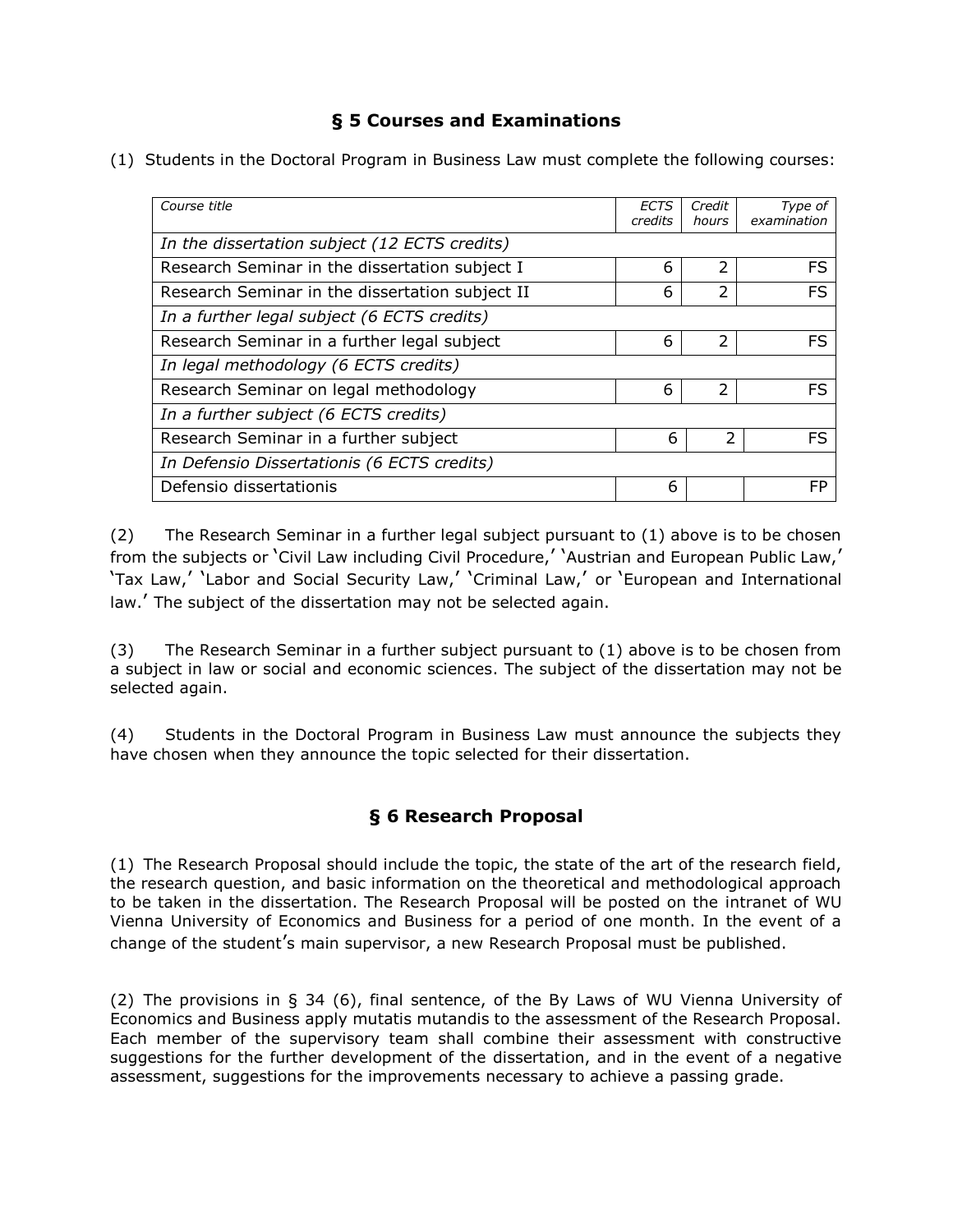#### **§ 7 Dissertation and** *Defensio Dissertationis*

(1) Students in the Doctoral Program in Business Law are required to write a dissertation. The topic must be selected from one of the following subjects (dissertation subject):

Civil Law including Civil Procedure Austrian and European Public Law Tax Law Labor and Social Security Law Criminal Law European and International law

(2) The successful completion of all courses specified in § 5 and a positive grade on the Research Proposal are prerequisites for admission to the *Defensio Dissertationis*. During the Defensio Dissertationis, the student shall present his or her dissertation to the Doctoral Committee and respond to questions posed by members of the Committee.

(3) The provisions in § 34 (6), final sentence, of the By Laws of WU Vienna University of Economics and Business apply mutatis mutandis to calculating the assessment of the Defensio Dissertationis.

#### **§ 8 Completion of the Doctoral Program**

After successful completion of all required courses and examinations pursuant to §5 and the dissertation, the doctoral candidate shall be issued a certificate confirming that he/she has successfully completed the Doctoral Program in Business Law.

#### **§ 9 Academic Degree**

Graduates of the doctoral program will be awarded the academic degree Doctor of Law (*Doktor/in der Rechtswissenschaften*), abbreviated as "Dr.iur."

#### **§ 10 Effective Date**

(1) This Curriculum will enter into force on October 1, 2009.

(2) This Curriculum shall replace the curriculum for the Doctoral Program in Business Law pursuant to the resolutions of the Committee for Academic Programs dated June 6, 2005, November 17, 2005 and April 26, 2007, and approved by the Senate of WU Vienna University of Economics and Business on June 8, 2005, November 23, 2005 and May 2, 2007.

(3) Degree program students who had already begun their studies at the time of entry into force of this curriculum for the Doctoral Program in Business Law, pursuant to the resolutions of the Committee for Academic Programs dated June 6, 2005, November 17, 2005, and April 26, 2007, approved by the Senate on June 8, 2005, November 23, 2005 and May 2, 2007, are entitled to complete their studies under the provisions of the curriculum valid on September 30, 2009 by September 30, 2017. If a student fails to complete his/her studies within that period, the student will be subject to the new curriculum for the remainder of